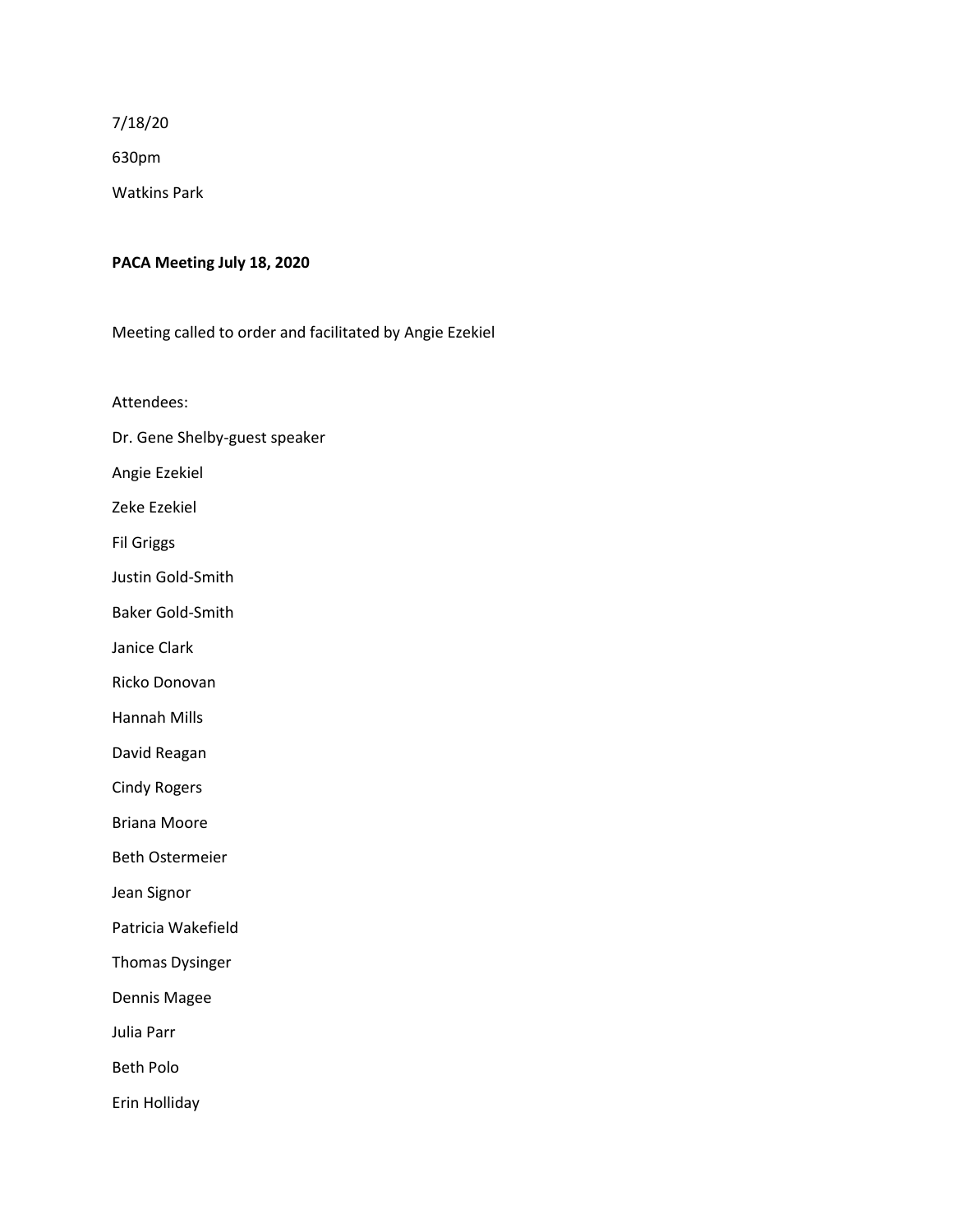Pat Farrell Mark Toth Adolf Thum

#### **MINUTES**

### **Guest Speaker- Dr. Gene Shelby -Garland County Health Officer**

Dr Shelby discussed current Covid conditions in Hot Springs and surrounding Garland County. First cluster of cases was at Teen Challenge and was handled efficiently to control the spread. He stated that the Memorial Day weekend brought a sharp increase to cases in Garland County, and by July  $4<sup>th</sup>$  weekend, there were 40-50 new cases per week reported. He stressed the importance of wearing a mask, social distancing, and maintaining hygiene routines. State of Arkansas has increased the number of contact tracers to assist with containtment & information.

### **Update on PACA Board Meeting help 6/29/20**

- 1. Develop and implement new PACA website, online community forum & branding
- 2. Increase awareness and visibility of PACA
- 3. Increase memberships numbers and diversity
- 4. Digitize PACA historical documents and archives
- 5. Continue efforts to address neglected and deteriorating properties in Park Ave area
- 6. Seek to partner with other HSNP organizations ro build a better Hot Springs and Uptown neighborhood

### **Watkins Park update-Angie Ezekiel-**

Trees and plants continue to be planted, playground area is marked for equipment, restroom

### **Summerfest Uptown update - Hannah Mills**

No new information at this time. Still waiting on confirmation of Arts in the Park.

Tentative date for Summerfest is Oct. 2, 2020

### **Light pole Banners update- Briana Moore**

Sponsorship available for new light pole banners. Sponsorship cost-200.00 per banner or 350.00 for two banners. This cost is for a one year sponsorship. No updates on new light pole installations.